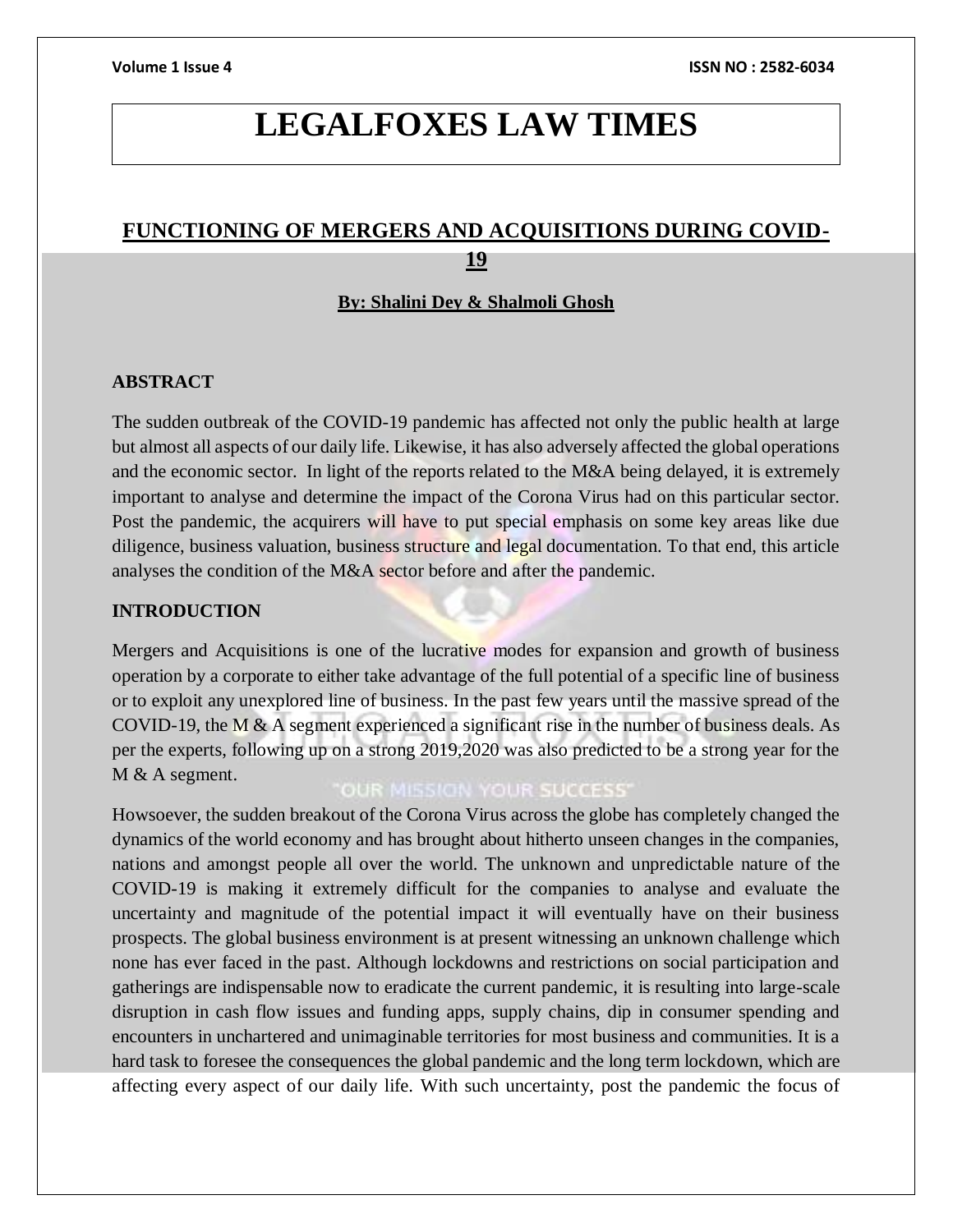business owners and managers will be on the core business and its recovery, as a result of which any inorganic M & A will take a backseat.

However, on a brighter side, it may also be said that that this major COVID-19 shock may propel global M  $\&$  A activity, as all the businesses will tend to raise maximum capital and seek opportunities created by adversity to acquire assets or business at more reasonable prices and also consolidate with players in the supply chain as well as erstwhile competitors, as a mutually beneficial strategy to survive, sustain and gradually grow.

# **SCENARIO OF THE MERGER AND ACQUISITION SECTOR BEFORE CORONA VIRUS OUTBREAK**

Merger and Acquisition, popularly known as  $M \& A$  is the process by which two companies gets combined and attains greater power and synergy than they would have been separate ones.

A merger occurs when two companies, which are about the same size and recognizes advantages the latter offers in terms of increasing capabilities, sales and efficiencies join hands. These two companies who choose for a merger have fair and fairly terms between them and becomes partners in a new venture. An acquisition occurs when one company decides to buy another company and involves it in his operations. The purchase may be friendly or hostile, depending on certain factors. The outcome is the same in both cases, but the relationship of the two companies is based on whether is a merger or an acquisition. Companies decide for merger and acquisition due to various strategic reasons but the most common reason for most of the business combination remains economic at the core. Merging and acquiring companies are also done for the potential growth of the business. A merger allows all the concerned companies to grow its market share. The companies also gain an advantageous position over other rival companies when they choose for merger and acquisition. Merger and acquisition also significantly reduce the cost of developing a business that will also complement the companies' strength. Acquisitions also escalate supplychain pricing power. Also, such restructuring of business eliminates possible competitors in the market to a great extent. Buying out a company or rather acquiring a company can be a really good investment so far as the company's long term goals are concerned. However, merger and acquisition being completely two different processes also have different issues that need to be addressed. Business owners must be mindful of these issues to make the best and most appropriate decision before sealing a deal.<sup>1</sup>

Mergers and acquisition usually require regulatory and shareholder approvals. M & A depends on several factors which include cost and revenue synergies, strategic fit and access to talented employees. Cost and revenue synergies happen to be the most crucial factor influencing merger and acquisition. A combined company shares common functional units, investor relations and human resources. Multiple management layers are eliminated and the merged company can enjoy

l

<sup>1</sup> [www.edupristine.com](http://www.edupristine.com/)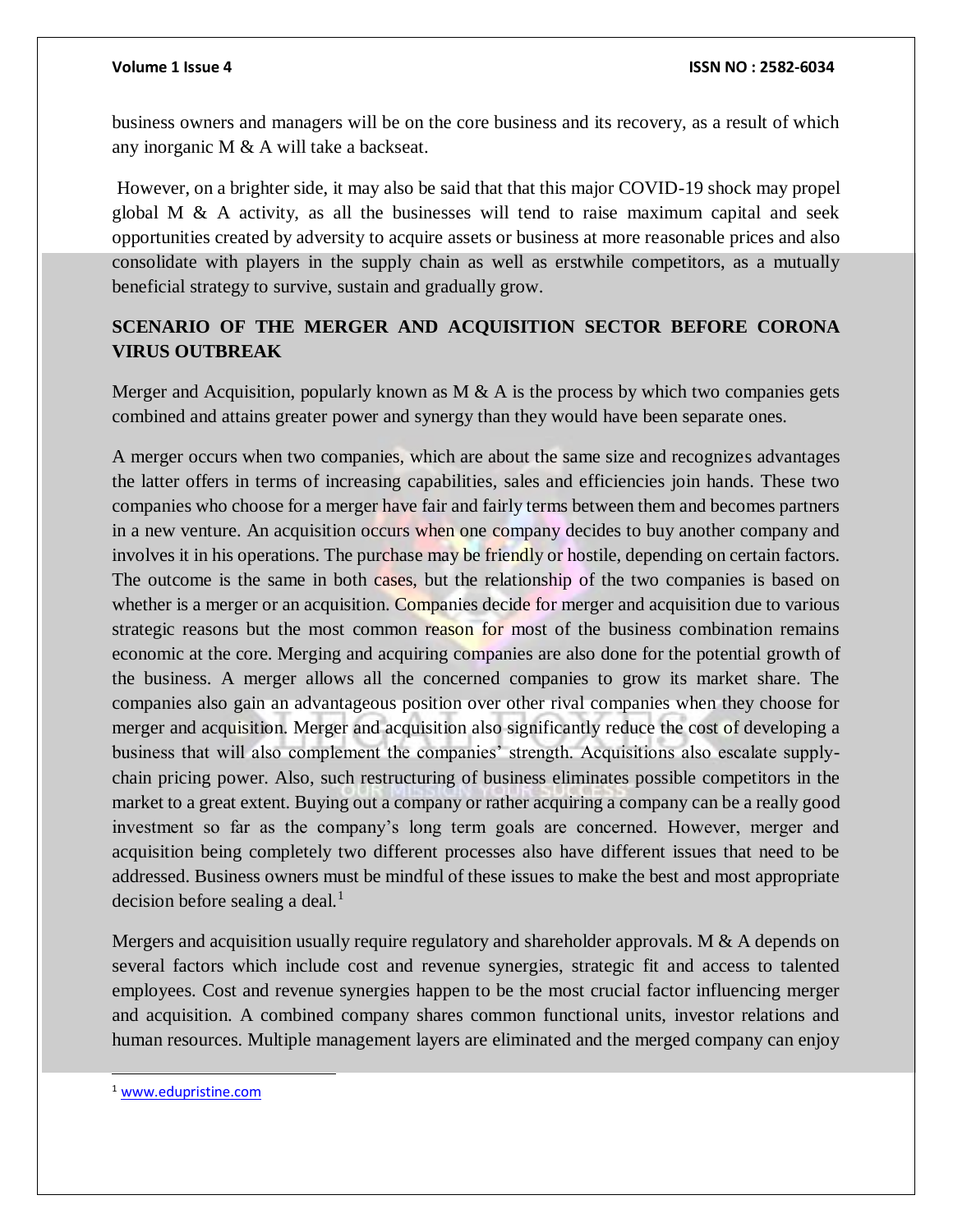additional streamlined executive structure. These actions can save improve the quality of decision making and save costs. Cost synergies are furthermore attained with the help of economies of scale which means a bigger company is capable of better negotiations with its suppliers and also effectively optimize utilizing its manufacturing potential. Talent is yet another crucial factor which is considered by companies before opting for merger or acquisition. According to the American Institute of Aeronautics and Astronautics, having access to talented managers and staff are one of the key drivers of M & A activity. Time Warner and America Online had merged because they saw the advantage of strategic fit. Time Warner would get an internet presence and AOL would convert itself into a media company.

# **SCENARIO OF THE MERGER AND ACQUISITION SECTOR AFTER CORONA VIRUS OUTBREAK**

The novel corona virus is the single biggest reason behind the ongoing volatility of the economic market. It has imposed enormous threat to the global economy and financial markets. COVID-19 has already started exhibiting its impact on mergers and acquisitions. Different companies are facing arduous strategic choice between jamming the breaks or stepping on the gas concerning the ongoing deals. An efficacious Mergers and Acquisition strategy would be to optimally explore potential business opportunity having an appropriate plan of actions and less legal or business risks.<sup>2</sup>

As the crisis due to the pandemic deepens, corporates will have to put additional prominence on investment strategy. Some of the important factors that should be taken into consideration are change in business outlook, concerns regarding valuation, liquidity crunch and reallocation of surplus funds. This pandemic has brought progression of business and commerce to a grinding halt. Many businesses have closed their operations significantly and workers have been laid off. The world suffered a great recession of 2007-2009 yet recovered from the economic crisis as adversities bring about opportunities.

The pandemic has resulted in a sea change in the procedure in which mergers and acquisitions are transacted. The market before covid-19 was seller friendly and sellers had attractive valuation with plenty of debt and equity capital. In the recent days while considering a market deal multitude of factors have to be taken into consideration but companies will have to put additional importance on specific areas like due diligence, business valuation, business structure and legal documentation. Moreover the collaborating tools and financial advisors need to adapt themselves to the changed environment. Since corona virus flipped the market of mergers and acquisitions, the facet of due diligence is of utmost importance. The company while carrying out the due diligence process must properly contemplate the valuation business which includes evaluation of revenue flow, business performance and legal or business risks. Due diligence process holds a

<sup>2</sup> [www.latestlaws.com](http://www.latestlaws.com/)

l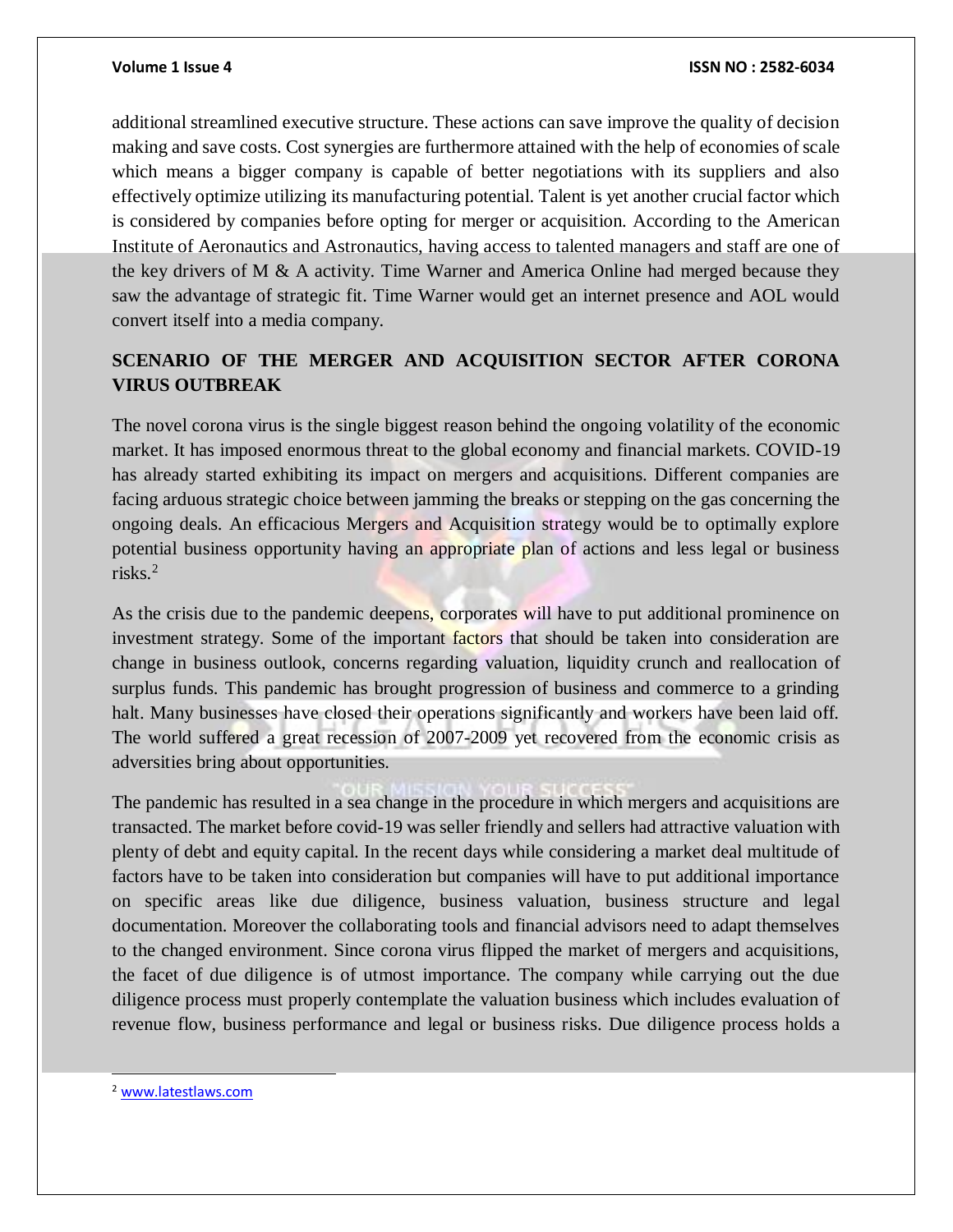#### **Volume 1 Issue 4 ISSN NO : 2582-6034**

special significance during the COVID-19 times. In a world where physical contact is impossible, it is the process of due diligence that help the buyers to know sellers' management and alternative planning mechanism. It also gives insights about the key employees that whether adequate employees are there to successfully carry out the operation and are susceptible to the virus. This process also provides a wide range of information regarding sellers' liquidity and capacity to pay long term debts, financial positions of the sellers' key customers, dependence of sellers on geographic region affected by the corona virus and risks involved with collectability of account receivables along with solvency or going concern risks. Due diligence process also imparts knowledge about the sellers concerning their conformity with the health and safety laws in the light of danger inflicted by the pandemic and how much advantage it can take under the Coronavirus Aid Relief and Economic Security (CARES) Act. <sup>3</sup>

The company must also put special importance on Force Majeure provisions. The term Force Majeure has been defined in Black's Law Dictionary as "an event or effect that can be neither anticipated nor controlled. It is a contractual provision allocating the risk of loss if performance becomes impossible or impracticable especially as a result of an event that the parties could not have been anticipated or controlled."<sup>4</sup> Indian Statutes do not explicitly mentions about force majeure provisions but Section 32 of the Indian Contract Act 1872 mentions about contingent contract which implies a contract is contingent on the occurrence of an event which event becomes impossible making the contract void.<sup>5</sup> A force majeure clause in a contract includes act of god, war, terrorism, earthquake, hurricane, act of government, explosions, fire, plague or epidemic. COVID-19 has impacted force majeure clauses. It renders parties exception from performing their contractual duties under a contract on happening of an event which is considered to be beyond the control of the parties. Many companies including Indian Oil and Mangalore Refineries, Adani Ports in Gujarat and IRB Infrastructure have incorporated force majeure provisions because covid-19 has caused massive disruption in business and transport which in turn affected the party's capacity to fulfil their contractual obligations.

Considering the Mergers and Acquisitions transaction, if a buyer wants to invoke the force majeure clause and terminate the settlement, it has to show that covid-19 has caused financial issues to the sellers and the company has suffered from Material Adverse Change (MAC) or Material Adverse Event  $(MAE)$ <sup>6</sup>. On the other hand if the seller do not want the acquirer to abandon the acquisition agreement the company has to show that no MAE has occurred during the pandemic. Therefore MAC/MAE provides either party the right to terminate the contract in case of an unforeseen

 $\overline{a}$ 

<sup>6</sup> [www.lexology.com](http://www.lexology.com/)

<sup>3</sup> [www.investopedia.com](http://www.investopedia.com/)

<sup>4</sup> [www.wikipedia.org](http://www.wikipedia.org/)

<sup>5</sup> Elements of Mercantile Law by N.D.Kapoor